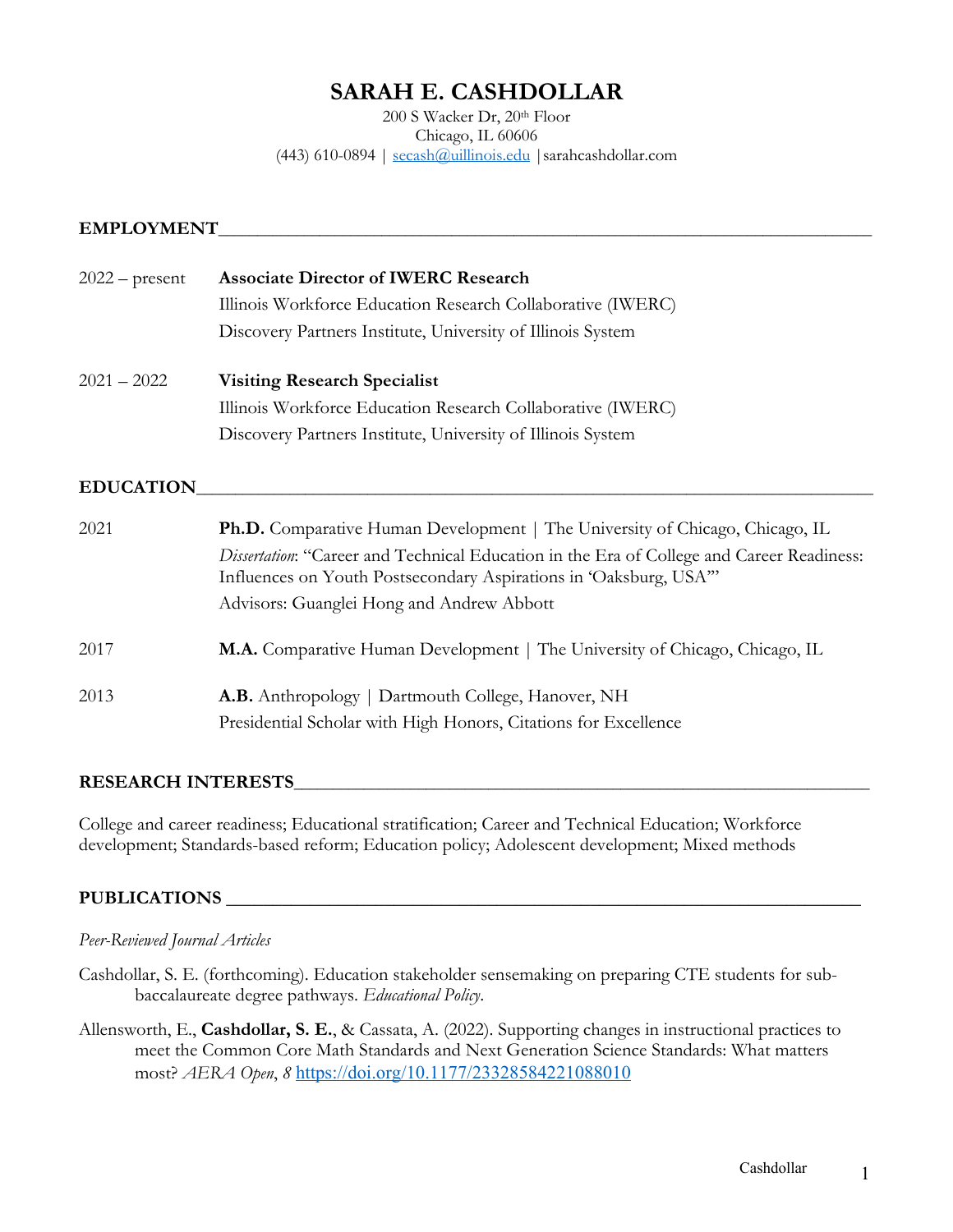- Allensworth, E., **Cashdollar, S.E.**, & Gwynne, J. (2021)*.* Changes in math instruction and student outcomes since the implementation of Common Core State Standards in Chicago. *AERA Open, 7*  https://doi.org/10.1177/2332858420986872
- Cashdollar, S.E. (2018). Discipline with emotion: Influences on elementary students' perceptions of and responses to teacher authority. *Mid-Western Educational Researcher, 30*(3): 123-159*.*
- Cashdollar, S.E. (2017). Neither accidental nor intended: Pregnancy as an adolescent identity project among Hispanic teenage mothers in Doña Ana County, New Mexico. *Journal of Adolescent Research, 33*(5)*:* 598- 622*.*

### *Manuscripts Under Review*

Palid, O., Deangelo, S., Chu, C., Cashdollar, S., & Bates, M. (*R&R*) Inclusion in practice: A systematic review of diversity-focused STEM programming in the United States. *International Journal of STEM Education.*

### *Technical Reports & Public Writing*

- Allensworth, E.M., Cashdollar, S., Cassata, A., Gwynne, J.A., Century, J., Leslie, D., Sall, L., & Tallant, N. (2022). Standards-driven instructional improvement: Lessons learned in Chicago. Chicago, IL: University of Chicago Consortium on School Research.
- Cashdollar, S., Barragán, M., Wang, Y., & Bates, M. (June, 2022).). Does student instructional modality predict student achievement? Learning During the Pandemic in Illinois: Part 3. Illinois Workforce and Education Research Consortium Working Paper.
- Cashdollar, S., Wang, Y., Barragán, M., & Bates, M. (June, 2022).). Does school instructional modality predict average school achievement? Learning During the Pandemic in Illinois: Part 2. Illinois Workforce and Education Research Consortium Working Paper.
- Barragán, M., **Cashdollar S.,** Wang, Y., & Bates, M. (June, 2022). Trends in school instructional modality during the 2020-21 school year. Learning During the Pandemic in Illinois: Part 1. Illinois Workforce and Education Research Consortium Working Paper.
- Allensworth, E. & **Cashdollar, S.E.** (January, 2019). Low-achieving students: Trends in math instructional experiences, test scores, and course performance from 2010-11 to 2016-17. Brief presented to Chicago Public Schools, Chicago, IL
- Gwynne, J. & **Cashdollar, S.E.** (September, 2018). Common Core State Standards in Chicago Public Schools: Instructional experiences and student outcomes. UChicago Consortium on School Research Working Paper.

Cashdollar, S.E. (2016). Under ESSA, will education research still gather dust? *Education Week OpEducation*.

Cashdollar, S.E. (2016). Ogden-Jenner School Merger: Review of Related Literature. Report commissioned by Jenner-Ogden Steering Committee and NextLevel NPO LLC

Cashdollar, S.E. (2015). Aspirations, teen pregnancy linked. *Albuquerque Journal.*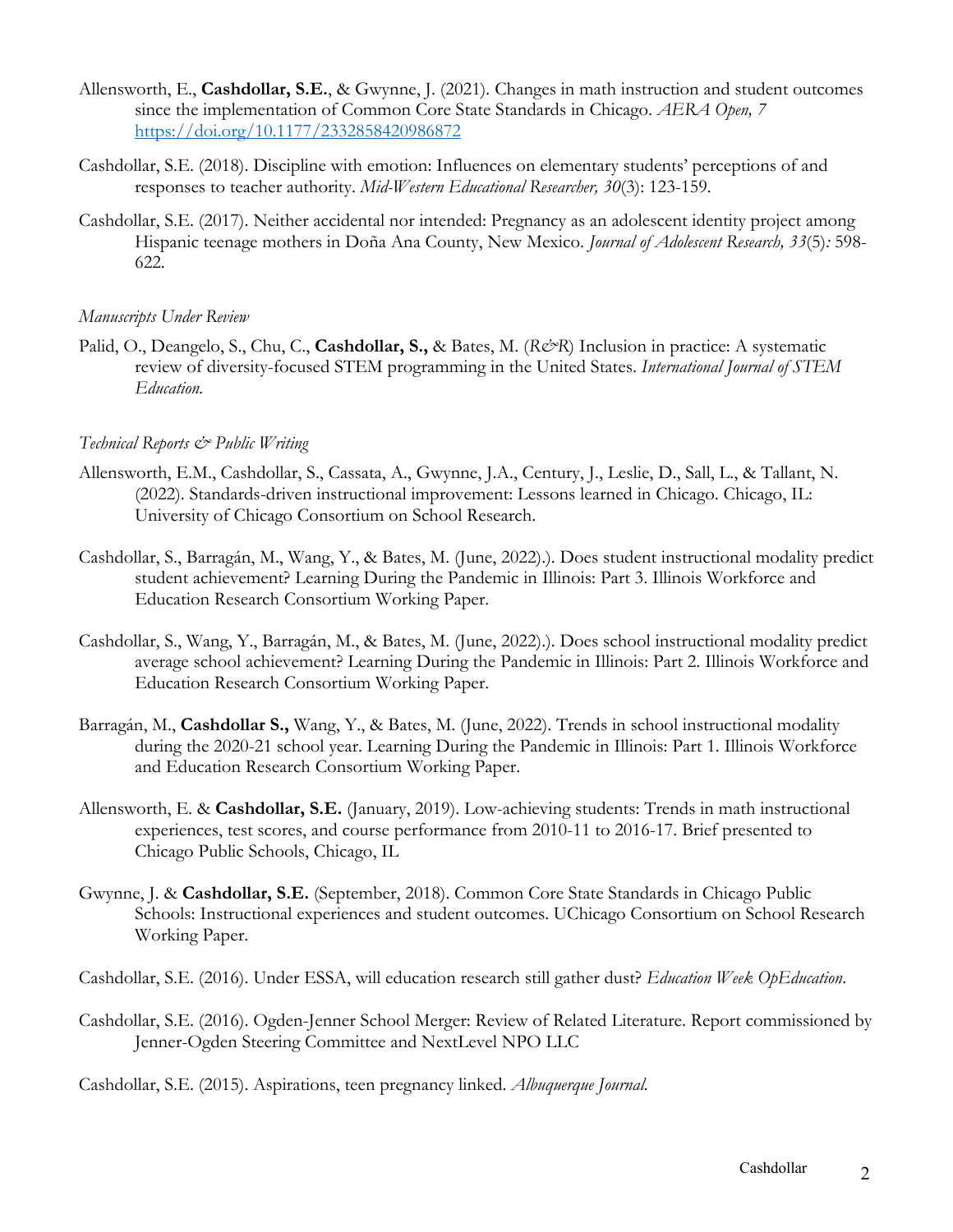Cashdollar, S.E. (2012). Teen pregnancy in Doña Ana County: Las Cruces and the surrounding colonias. Report and recommendations to the Doña Ana County, NM Department of Health and Human Services.

# **FELLOWSHIPS, GRANTS, & AWARDS** \_\_\_\_\_\_\_\_\_\_\_\_\_\_\_\_\_\_\_\_\_\_\_\_\_\_\_\_\_\_\_\_\_\_\_\_\_\_\_\_\_\_\_\_\_\_\_\_\_\_\_\_\_\_\_\_\_\_\_

# *External Funding*

| $2018 - 2020$ | Successful Pathways from School to Work Research Grant, Hymen Milgrom Supporting<br>Organization (\$20,900) |
|---------------|-------------------------------------------------------------------------------------------------------------|
| $2015 - 2020$ | Institute of Education Sciences (IES) Pre-Doctoral Research Fellowship (\$32,000 per year)                  |

#### *University of Chicago Internal Funding*

| University of Chicago Social Sciences Division Graduate Fellowship<br>$2015 - 2020$ |
|-------------------------------------------------------------------------------------|
|                                                                                     |
| $2019 - 2020$<br>Gianinno Graduate Research Grant                                   |
| $2019 - 2020$<br>Bernice Neugarten Scholarship Endowment Award                      |
| $2019 - 2020$<br>Robert & Shirley Valett Gift Research Grant                        |
| $2017 - 2019$<br>Gianinno Conference Fund Award                                     |
| Graduate Council Advanced Travel Award<br>2017                                      |

### *Honors & Awards*

| $2020 - 2021$ | PhD Dissertation Award and Bradley Fellow, Stigler Center for the Study of the Economy<br>and the State, Booth School of Business, University of Chicago |
|---------------|----------------------------------------------------------------------------------------------------------------------------------------------------------|
| 2018          | Distinguished Paper Award, Mid-Western Educational Research Association                                                                                  |
| 2017          | Outstanding Pass on Trial Research project, Department of Comparative Human<br>Development, University of Chicago                                        |
| 2013          | Mary E. Wesbrook Thesis Prize for best Anthropology thesis, Dartmouth College                                                                            |

## **INVITED PRESENTATIONS**\_\_\_\_\_\_\_\_\_\_\_\_\_\_\_\_\_\_\_\_\_\_\_\_\_\_\_\_\_\_\_\_\_\_\_\_\_\_\_\_\_\_\_\_\_\_\_\_\_\_\_\_\_\_\_\_\_\_\_\_\_\_\_\_\_\_\_\_\_\_

| $2021$ (Spring) | Cashdollar, S. E. How Education Leaders Interpret Career and Technical Education Policy Goals in<br>"Oaksburg," USA: Implications for Educational Equity. Invited presentation to the Career and<br>Technical Education Research Network (CTERN), Virtual brownbag series. |
|-----------------|----------------------------------------------------------------------------------------------------------------------------------------------------------------------------------------------------------------------------------------------------------------------------|
| $2020$ (Spring) | Cashdollar, S. E. Measuring rural youth college and career aspirations. Invited presentation to take<br>place at Pennsylvania State University. State College, PA. *Cancelled due to Covid-19                                                                              |

*Intramural*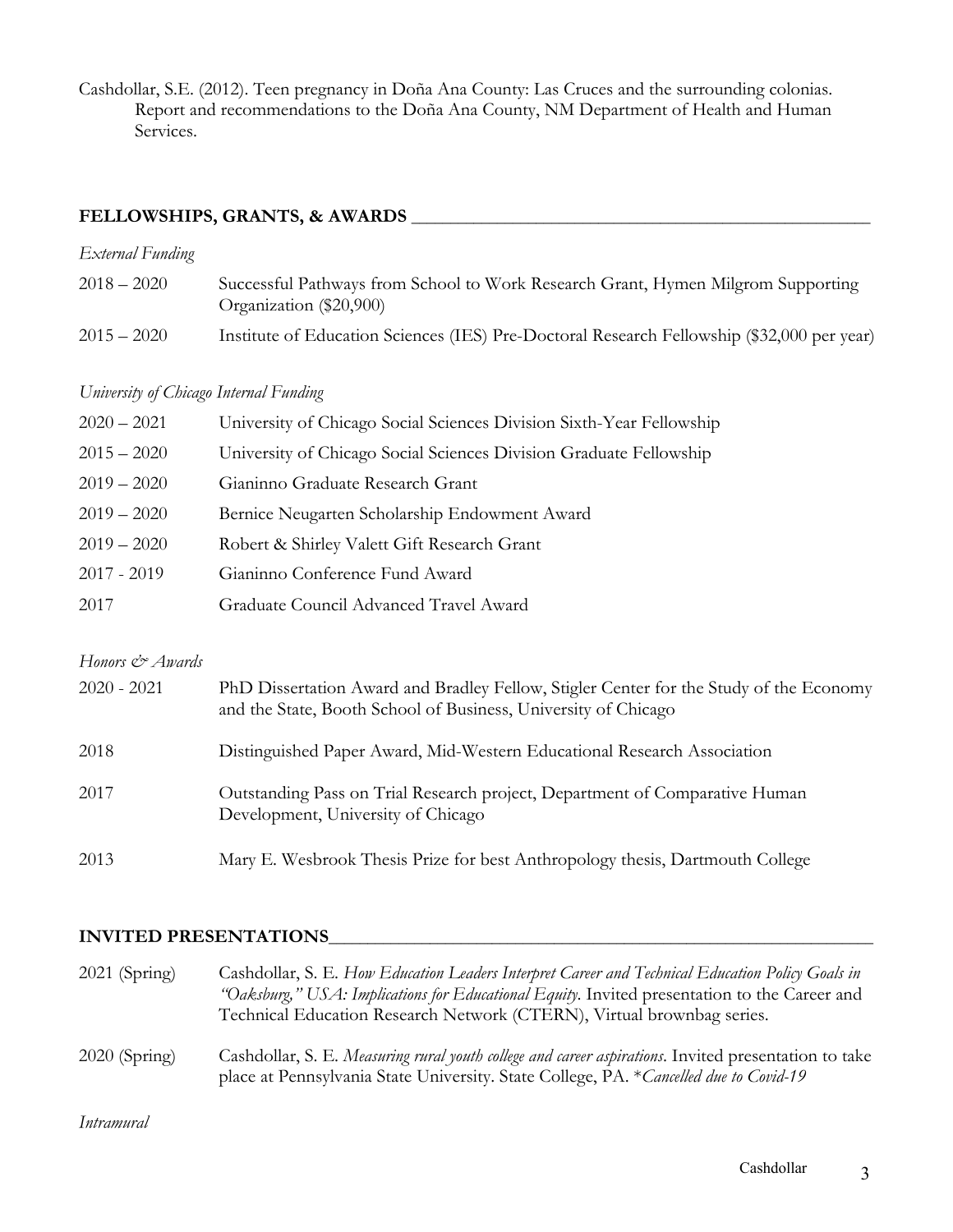| 2019 (Feb)   | Cashdollar, S. E. Career and Technical Education in the era of college for all: Diversity of youth<br>postsecondary aspirations in Middletown,' USA. Paper presented at the Chicago Education<br>Workshop Lecture Series. Chicago, Il. |
|--------------|----------------------------------------------------------------------------------------------------------------------------------------------------------------------------------------------------------------------------------------|
| 2017 (March) | Cashdollar, S. E. Manuscript Development and Publishing. Presentation at the Global<br>Transitions in Human Development Workshop. Chicago, IL.                                                                                         |

# **CONFERENCE PRESENTATIONS \_\_\_\_\_\_\_\_\_\_\_\_\_\_\_\_\_\_\_**\_\_\_\_\_\_\_\_\_\_\_\_\_\_\_\_\_\_\_\_\_\_\_\_\_\_\_\_\_\_\_\_\_

| 2021 (April) | Cashdollar, S.E. Educator Sensemaking and Implementation of Career and Technical Education<br>(CTE) in Comprehensive High Schools. Paper presented at the American Educational Research<br>Association (AERA) 2021 Virtual Annual Meeting. (also organizer and chair of symposium:<br>Equitably Preparing Youth for the Changing World of Work)                  |
|--------------|------------------------------------------------------------------------------------------------------------------------------------------------------------------------------------------------------------------------------------------------------------------------------------------------------------------------------------------------------------------|
| 2020 (April) | Cashdollar, S.E. Career and Technical Education, college alternatives, and middle-skill careers: Rural<br>stakeholder and youth perspectives. Paper to be presented at the American Educational Research<br>Association (AERA) 2020 Annual Meeting. San Francisco, CA. * Cancelled due to Covid-19                                                               |
| 2020 (April) | Cashdollar, S.E. Low-income high school CTE students' development of occupational aspirations. Paper<br>to be presented at the Midwestern Psychological Association (MPA) Annual Meeting.<br>Chicago, IL. * Cancelled due to Covid-19                                                                                                                            |
| 2020 (Jan)   | Allensworth, E., Cashdollar, S. E., & Gwynne, J. Changes in math instruction and student<br>outcomes since the implementation of Common Core State Standards in Chicago Public Schools. Poster<br>presented at the Institute for Education Sciences (IES) Principal Investigators Meeting.<br>Washington, D.C.                                                   |
| 2019 (April) | Cashdollar, S. E. Value judgments of Career and Technical Education in the era of college for all:<br>Influences on how youth conceptualize the value of vocational coursework. Paper presented at the<br>Society for Psychological Anthropology (SPA) 2019 Biennial Conference. Santa Ana<br>Pueblo, NM.                                                        |
| 2018 (Aug)   | Cashdollar, S. E. 'College and Career Ready' in a changing economy: Value assessments of Career and<br>Technical Education. Paper presented at the American Sociological Association (ASA) 2018<br>Annual Meeting. Philadelphia, PA.                                                                                                                             |
| 2018 (April) | Gwynne, J., Porter, S., & Cashdollar, S. Changes in Mathematics Instruction since Implementation of<br>Common Core State Standards in the Chicago Public Schools. Paper presented at the American<br>Educational Research Association (AERA) 2018 Annual Meeting. New York, NY.                                                                                  |
| 2018 (April) | Cashdollar, S. E. Discipline with Emotion: Exploring the Influence of Teacher Tone on Elementary<br>Students' Perceptions of and Responses to Teacher Authority. Distinguished Paper presentation<br>representing the Mid-Western Educational Research Association at the American<br>Educational Research Association (AERA) 2018 Annual Meeting. New York, NY. |
| 2018 (March) | Cashdollar, S. E. 'College and Career Ready' in a manufacturing region: Exploring institutional<br>influences on how youth conceptualize the value of Career and Technical Education. Paper presented at<br>the 20 <sup>th</sup> Annual Chicago Ethnography Conference. Chicago, IL.                                                                             |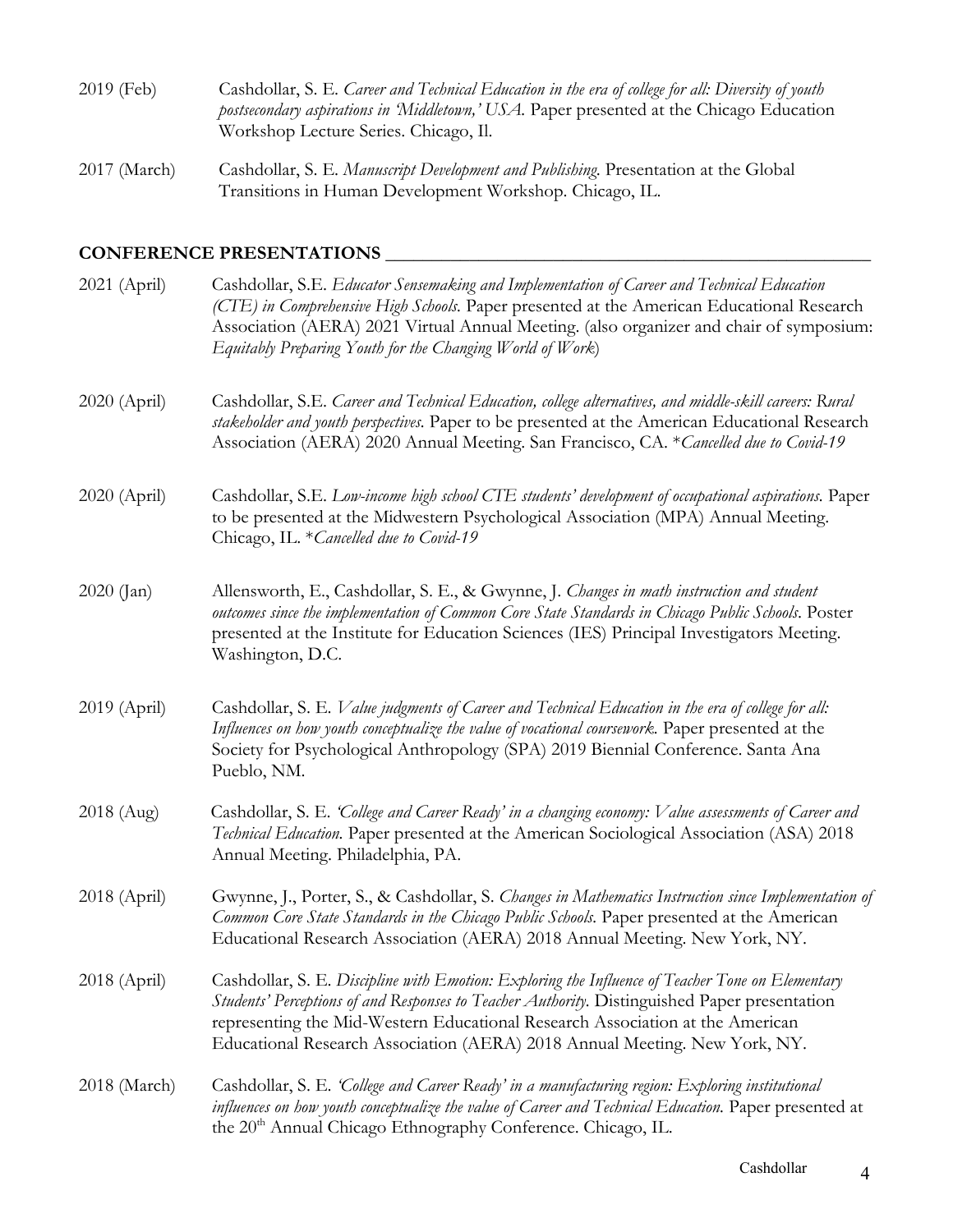| $2018$ (Jan)   | Allensworth, E., Century, J., Cassata, A., Gwynne, J., Porter, S., Leslie, D., & Cashdollar,<br>S.E. Implementation of Common Core State Standards-Math in the Chicago Public Schools: Changes in<br>Classroom Instruction. Poster presented at the Institute of Education Research (IES) 2018<br>Principal Investigators Meeting. Washington, DC. |
|----------------|----------------------------------------------------------------------------------------------------------------------------------------------------------------------------------------------------------------------------------------------------------------------------------------------------------------------------------------------------|
| $2017$ (Oct)   | Cashdollar, S.E. Discipline with Emotion: Exploring the Influence of Teacher Tone on Elementary<br>Students' Perceptions of and Responses to Teacher Authority. Paper presented at the Mid-Western<br>Educational Research Association (MWERA) 2017 Annual Meeting. Evanston, IL.                                                                  |
| $2017 \ (May)$ | Cashdollar, S. E. Presentation of Master's thesis at the Department of Comparative Human<br>Development 24 <sup>th</sup> Annual Trial Research Conference. Chicago, IL.                                                                                                                                                                            |
| 2017 (March)   | Cashdollar, S. E. Hispanic Teen Pregnancy as a Negotiation of Rights and Duties. Paper presented<br>at the Society for Psychological Anthropology (SPA) Biennial Conference. New Orleans,<br>LA.                                                                                                                                                   |

# **UNIVERSITY TEACHING**\_\_\_\_\_\_\_\_\_\_\_\_\_\_\_\_\_\_\_\_\_\_\_\_\_\_\_\_\_\_\_\_\_\_\_\_\_\_\_\_\_\_\_\_\_\_\_\_\_\_\_\_\_\_\_\_\_\_\_\_\_\_\_\_\_\_\_\_\_\_\_\_\_

| University of Chicago |                                                                                                                                                                                 |
|-----------------------|---------------------------------------------------------------------------------------------------------------------------------------------------------------------------------|
| 2018 (Fall)           | Instructor, Social Sciences Collegiate Division                                                                                                                                 |
|                       | Social Science Inquiry I, first quarter of a year-long College Core course sequence                                                                                             |
| 2018 (Summer)         | Teaching Assistant with Mark Hansen, Social Sciences Graduate Division                                                                                                          |
|                       | Mathematics for Social Science                                                                                                                                                  |
| $2017 - 2018$         | Teaching Intern with Robert Gulotty, Paul Poast, and Micere Keels, Social Sciences<br>Collegiate Division                                                                       |
|                       | Social Science Inquiry I, II, & III, year-long College Core course sequence                                                                                                     |
| 2017 (Spring)         | Teaching Assistant with Charles Payne, School of Social Service Administration                                                                                                  |
|                       | Urban Education & Educational Policy                                                                                                                                            |
| Guest Lectures        |                                                                                                                                                                                 |
| 2021 (Spring)         | "Educator Sensemaking About Career and Technical Education," lecture delivered to<br>course of the Master of Education in Higher Education Administration and Policy<br>Program |
|                       | Northwestern University, Course instructed by James Rosenbaum,                                                                                                                  |
| 2020 (Spring)         | "Mixed Methods in Education Research: Investigating Student Experiences," lecture<br>delivered to Human Development Research Designs                                            |
|                       | University of Chicago, Course instructed by Guanglei Hong                                                                                                                       |
| 2020 (Spring)         | "Research Design and Proposal Development," lecture delivered to Trial                                                                                                          |
|                       | Research                                                                                                                                                                        |
|                       | University of Chicago, Course instructed by Michele Friedner                                                                                                                    |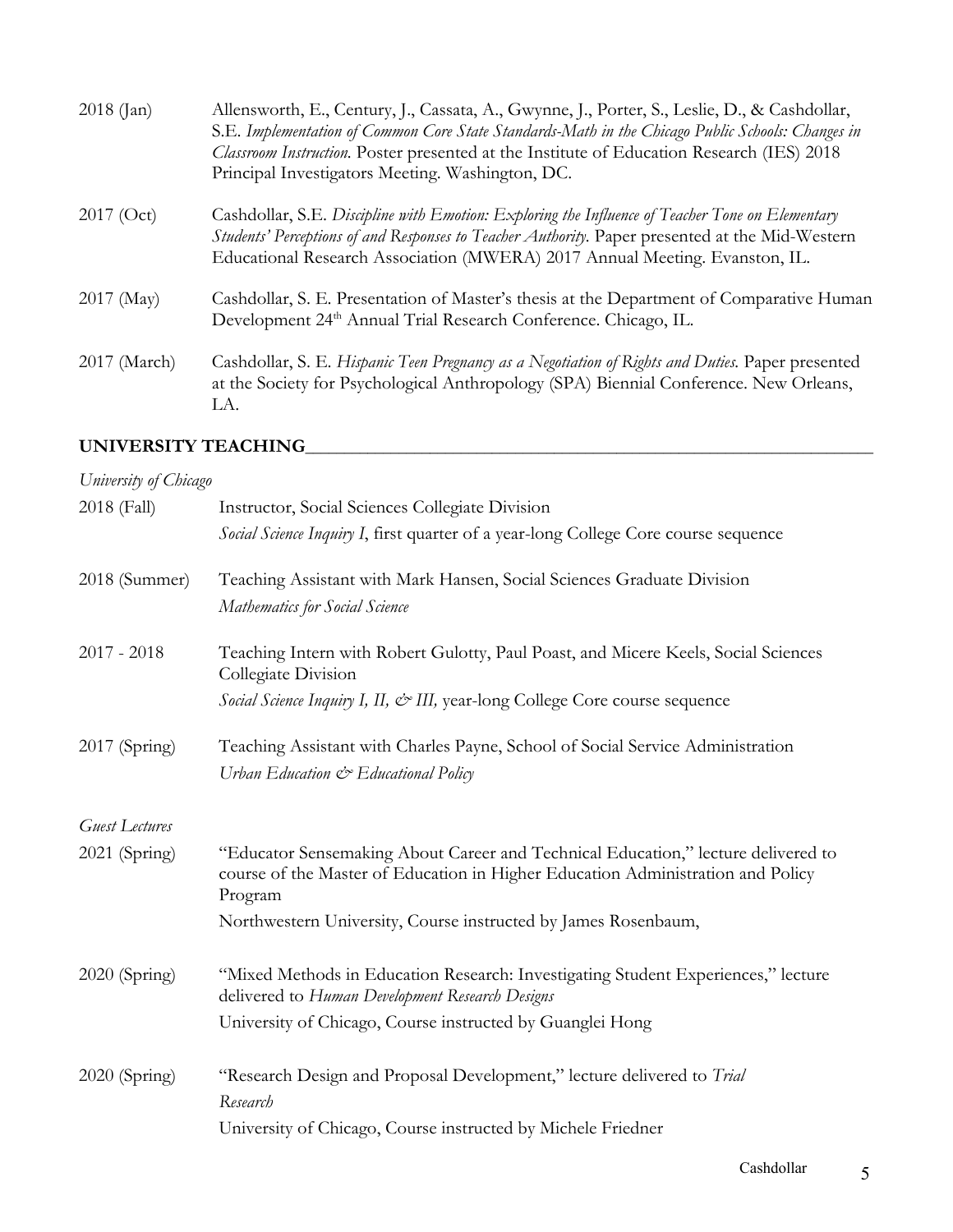## **RELATED TRAINING & PROFESSIONAL EXPERIENCE**\_\_\_\_\_\_\_\_\_\_\_\_\_\_\_\_\_\_\_\_\_\_\_\_\_\_\_\_\_\_\_\_\_\_\_\_\_\_

### **Research Training**

2015 – 2020 *Certificate of Education Sciences, Institute of Education Sciences, Chicago, IL* Completed 5-year Institute of Education Sciences (IES) Predoctoral Interdisciplinary Training Program in methodologically rigorous education research based in collaboration with education practitioners and policymakers

# **Elementary Teacher**

| 2013-2015 | Oran M. Roberts Elementary, Dallas, TX      |
|-----------|---------------------------------------------|
|           | Fourth grade ELA and Social Studies teacher |

### **ACADEMIC SERVICE**\_\_\_\_\_\_\_\_\_\_\_\_\_\_\_\_\_\_\_\_\_\_\_\_\_\_\_\_\_\_\_\_\_\_\_\_\_\_\_\_\_\_\_\_\_\_\_\_\_\_\_\_\_\_\_\_\_\_\_\_\_\_\_\_\_\_\_\_\_\_\_\_\_\_\_\_\_

| 2021          | American Educational Research Association, 2021 Annual Meeting Symposium<br>Organizer and Chair (Panel title: Equitably Preparing Youth for the Changing World of Work) |
|---------------|-------------------------------------------------------------------------------------------------------------------------------------------------------------------------|
| $2015 - 2021$ | <b>Comparative Human Development Student Association, Treasurer (2 years), Mentor</b>                                                                                   |
| $2017 - 2018$ | <b>Advisory Committee, University of Chicago Education Workshop, Member</b>                                                                                             |
| $2017 - 2018$ | <b>Interdisciplinary Dissertation Proposal Writing Group, Founder and chair</b>                                                                                         |
| $2016 - 2017$ | Social Sciences Graduate Student Activities Committee, Student liaison                                                                                                  |
| 2015          | <b>Manuscript Reviewer</b> , <i>Psychology &amp; Society</i>                                                                                                            |

# **PROFESSIONAL AFFILIATIONS** \_\_\_\_\_\_\_\_\_\_\_\_\_\_\_\_\_\_\_\_\_\_\_\_\_\_\_\_\_\_\_\_\_\_\_\_\_\_\_\_\_\_\_\_\_\_\_\_\_\_\_\_\_\_\_\_\_\_\_\_\_\_\_\_\_

American Educational Research Association (AERA) American Sociological Association (ASA)

# **ADDITIONAL INFORMATION** \_\_\_\_\_\_\_\_\_\_\_\_\_\_\_\_\_\_\_\_\_\_\_\_\_\_\_\_\_\_\_\_\_\_\_\_\_\_\_\_\_\_\_\_\_\_\_\_\_\_\_\_\_\_\_\_\_\_\_\_\_\_\_\_\_\_

Software: Stata, HLM, Dedoose, NVivo Language: Conversant Spanish